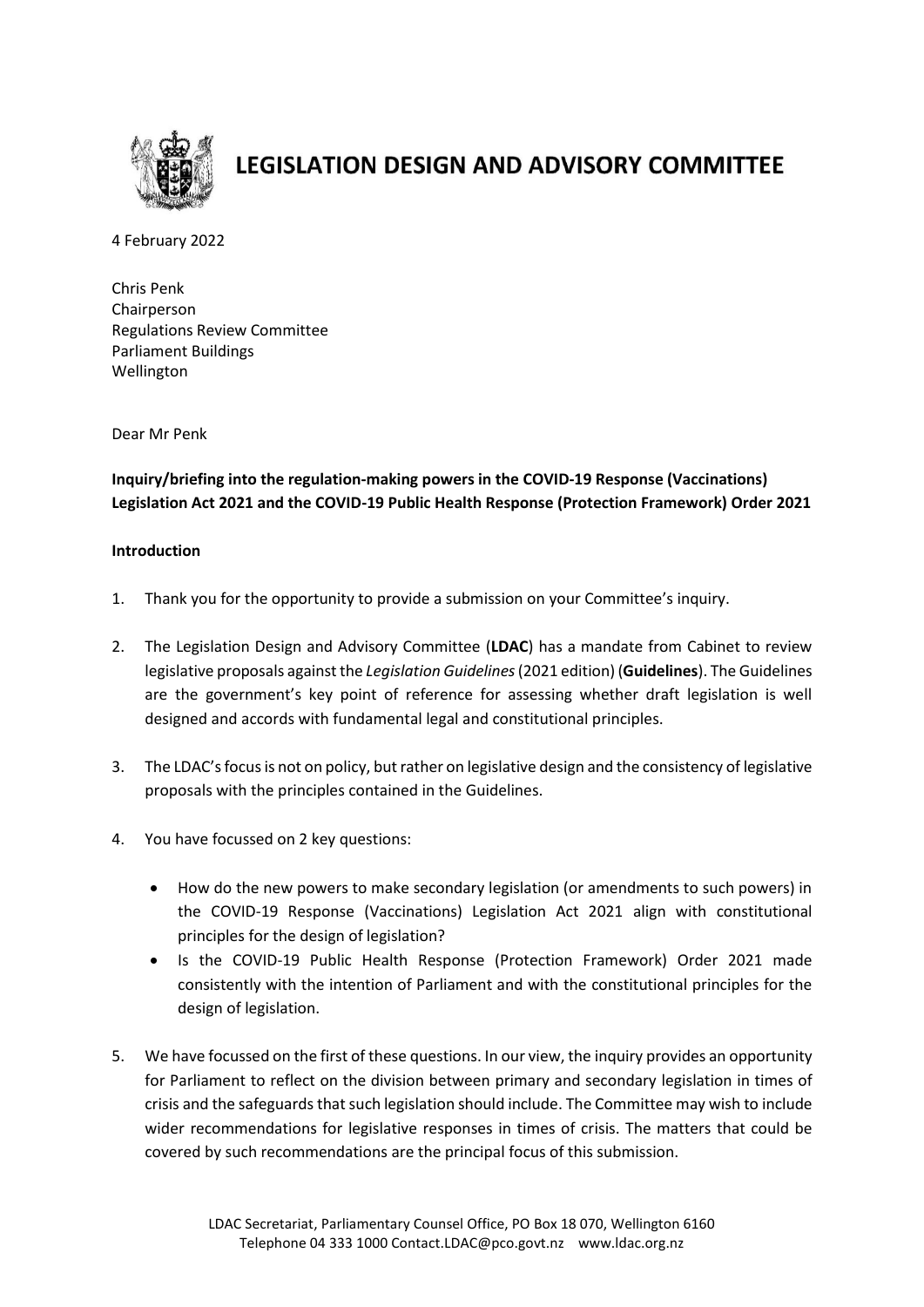## **Delegating powers to make secondary legislation during times of crisis**

- 6. The COVID-19 Response (Vaccinations) Legislation Act 2021 ("**the Amending Act**") broadens the COVID-19 orders that the Minister for COVID-19 Response and the Director-General of Health can make under the section 11 of the COVID-19 Public Health Response Act 2020 ("**the CPHR Act**"). Specifically, the Amending Act provides for new orders:
	- a) requiring persons to permit individuals to enter a place or provide a service regardless of that person's vaccination status;
	- b) specifying the evidence that may be required to demonstrate compliance with a specified measure;
	- c) specifying, for the purposes of a COVID-19 vaccination, the required doses for each COVID-19 vaccine or combination of vaccines; and
	- d) relating to applications for, and the issue, renewal, and extension of, COVID-19 vaccination certificates.
- 7. In addition:

**.** 

- a) Section 7 of Amending Act creates new secondary legislation making powers for the Minister for Workplace Relations and Safety (section 11AB). These powers allow the Minister to make COVID-19 orders specifying work, or classes or work, that may not be carried out by an affected worker unless that worker is vaccinated and/or undergoes medical examination or testing for COVID-19. An 'affected worker' is defined as a person who is employed to carry out specified work.
- b) Section 13 of the Amending Act introduces a new power (section 33AA) to make regulations, by Order in Council, prescribing an assessment tool may be used by a person conducting a business or undertaking to ascertain whether it is reasonable to prohibit workers from carrying out work unless they are vaccinated and/or have undergone medical examination or testing for COVID-19.
- 8. In relation to the first of the inquiry's questions, generally, we are satisfied with the legislative design of these powers. In this respect, we consider that the new powers conferred are 'of a kind' with those already contained in the CPHR Act and appear consistent with the purposes of the Act set out in section 4. We also note that:
	- the CPHR Act clearly states who can exercise the power and the criteria required before an order can be made;
	- the powers to make orders are expressly constrained by:
		- o the purposes of the CPHR Act;
		- o the New Zealand Bill of Rights Act 1990 (NZBORA)<sup>1</sup>; and
		- o consultation requirements (with the exception of orders made by the Director-General which can only be made under urgency).

<sup>&</sup>lt;sup>1</sup> see sections  $9(1)(ba)$ , 10(c) and 11AA(1)(a) of the CPHR Act.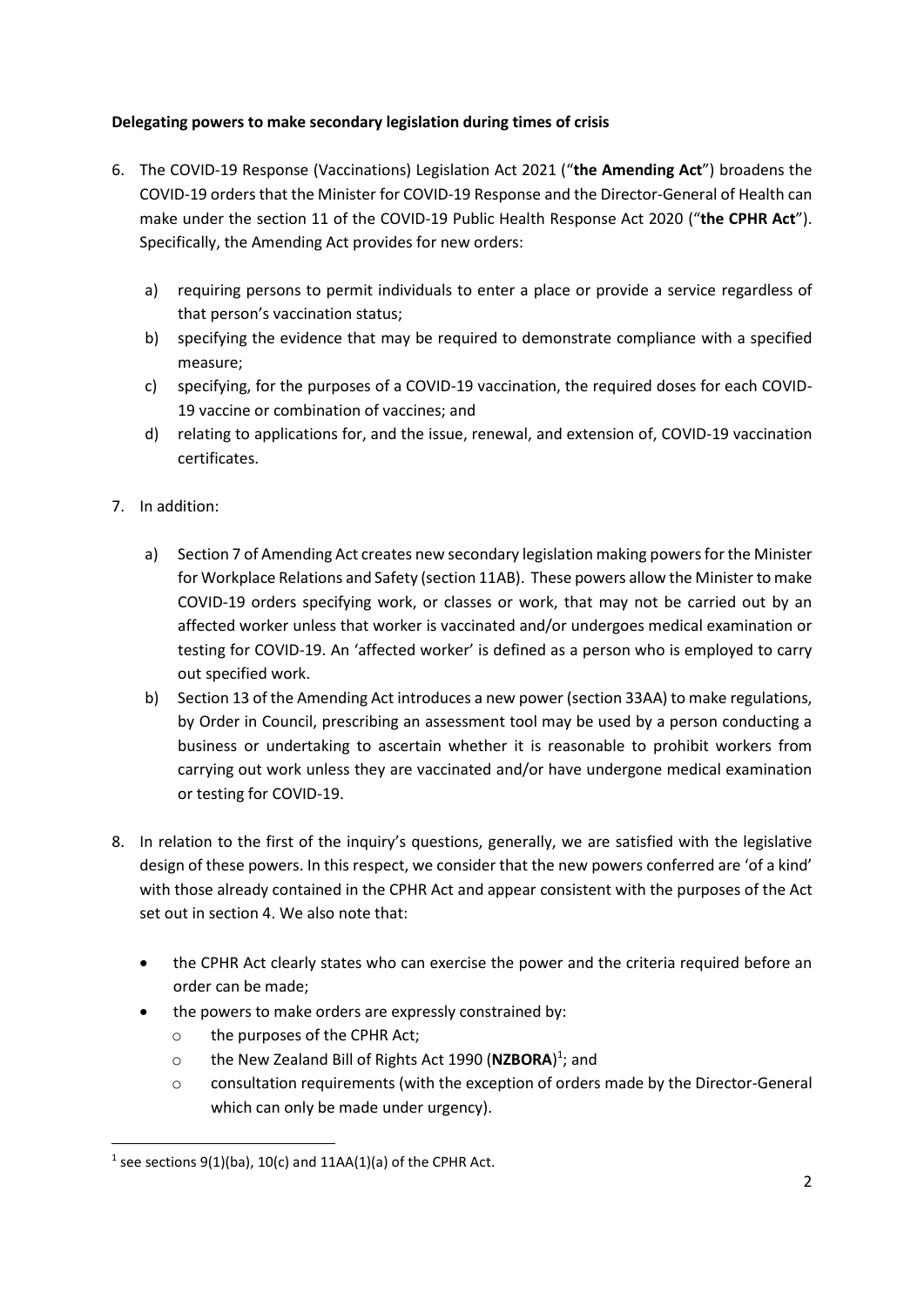- Orders made under the CPHR Act are secondary legislation, are disallowable and subject to the publication requirements under the Legislation Act 2019.
- 9. These safeguards are important and appropriate for powers of these kinds. Notwithstanding this, the powers under the new section 11AB of the CPHR Act may involve significant limitations on rights contained in the NZBORA.<sup>2</sup> As noted above, section 11AB authorises the making of orders that require a person to be vaccinated, or otherwise exempt, in order to undertake work. Such requirements may raise issues under sections 11 (right to refuse to undergo medical treatment) and 19 (freedom from discrimination) of the NZBORA.
- 10. As a matter of general principle, LDAC always advises that caution be exercised before delegating to secondary legislation measures that are likely to involve significant limitations of fundamental rights. LDAC's rationale for caution is twofold. First, matters affecting fundamental human rights are typically matters of significant policy that should be decided by Parliament.<sup>3</sup> Second, unless expressly stated otherwise, provisions that empower secondary legislation will be interpreted, by virtue of section 6 of the NZBORA, as only empowering secondary legislation that is consistent with the NZBORA. Secondary legislation that is inconsistent with the NZBORA will generally be invalid.<sup>4</sup>
- 11. We are not saying that rights-limiting measures cannot be delegated to secondary legislation. Secondary legislation can, and often does, limit such rights where those limits are justified and within the scope of the empowering provision. LDAC's position is that legislators need to be cognisant of the consequences and risks of delegating such matters to secondary legislation. In particular, there is a need to be mindful that a Court will strike down secondary legislation that it finds to unjustifiably limit on NZBORA rights. This may have undesirable consequences in an emergency response situation.
- 12. In the Amending Act, Parliament has differentiated in the scope of its delegation to secondary legislation. In the case of the "vaccination to work" mandates, the requirement to be vaccinated to carry out specified work is set out in new section 17D of the Act. Secondary legislation is limited to identifying the types of work to which the mandate applies and making ancillary provision. In the case of the requirements to be set in the traffic light framework, Parliament provided more flexibility for secondary legislation to specify vaccination requirements to enter certain places. The distinction appears to relate to which type of mandates is likely to be more intrusive from an NZBORA perspective (work v leisure). In both cases, Parliament has sought to mitigate the risks identified above by expressly providing for the relationship between NZBORA and secondary legislation made under the Act.

**.** 

<sup>&</sup>lt;sup>2</sup> See report from Ministry of Justice dated 23 November 2021 and entitled "Consistency with the New Zealand Bill of Rights Act 1990: COVID-19 (Vaccinations) Legislation Bill".

<sup>&</sup>lt;sup>3</sup> Legislation Guidelines, chapter 14.1

<sup>4</sup> Legislation Guideline 14.9 states: "*Legislation should not empower secondary legislation that is inconsistent with the New Zealand Bill of Rights Act 1990*"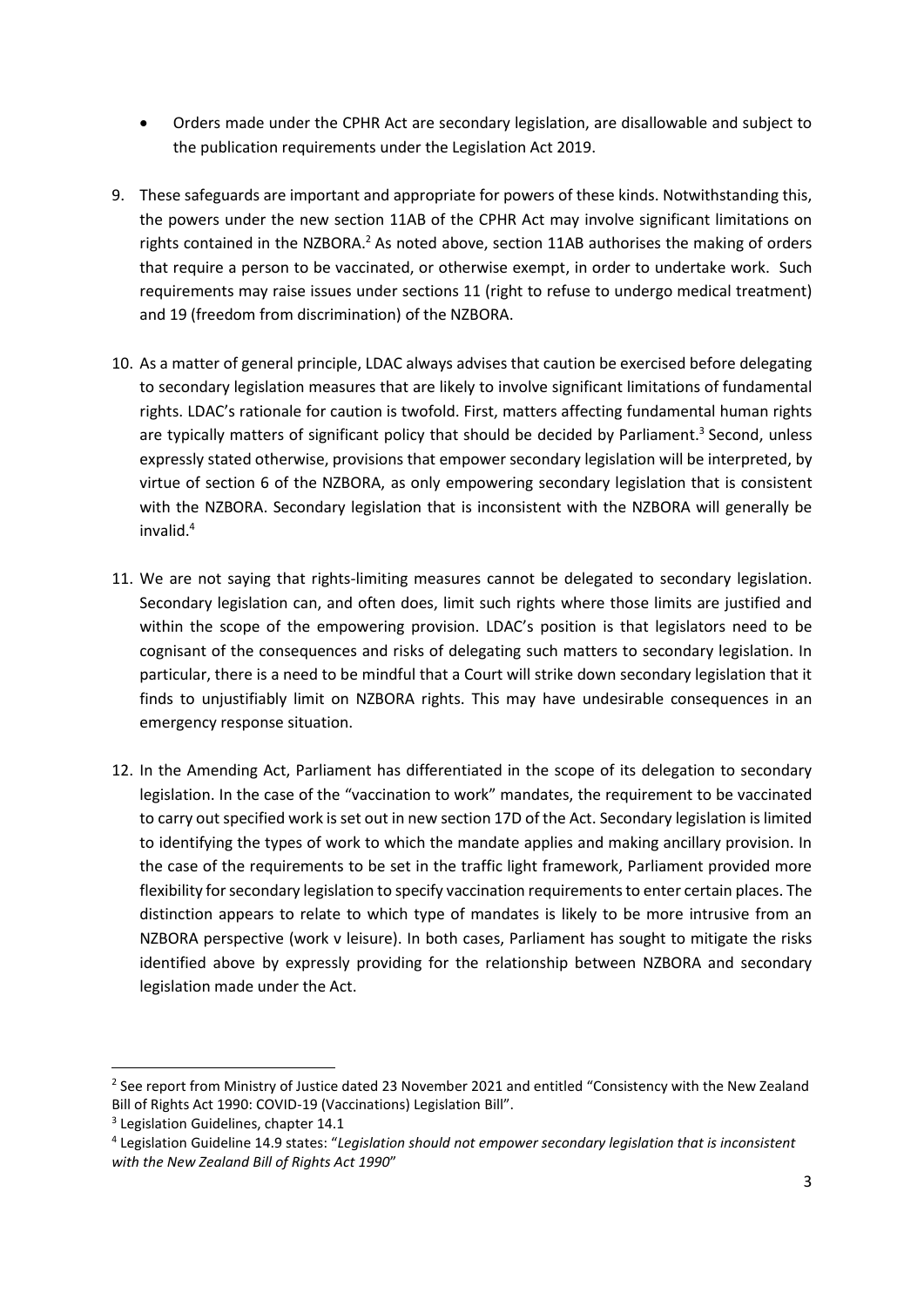#### **Legislative Process**

- 13. The LDAC appreciates that the Amending Act was passed as part of an ongoing emergency response to the COVID-19 pandemic.
- 14. Although emergency legislation will often be justified by the circumstances, it will nonetheless contain serious risks that need to be mitigated. For example, emergency legislation is more likely to raise NZBORA concerns. While the crisis or emergency itself is likely to provide justification for some limitations on rights, proposed limitations will still need to be carefully designed and justified. This is very challenging when working within very compressed timeframes.
- 15. Most importantly, the process by which legislation is enacted is critical for enabling the public to participate, and see democracy in action. Without this, the legitimacy of the legislation, and the social contract on which it relies, can be undermined.
- 16. Governments and Parliament should therefore be focussed on ensuring the best legislative process possible – select committee scrutiny, in particular, is highly desirable. The more preparation that is done to ensure that departments and Parliament are able to run legislative processes quickly and efficiently during a crisis, the greater their ability to ensure the best legislative process possible.
- 17. In the case of the Amending Act, the Government and Parliament considered that there was an urgent need to move to the traffic light framework, and this legislation was necessary for that move. LDAC wonders whether, admittedly with the benefit of hindsight, there was potential for earlier preparation that might have enabled greater Parliamentary, including select committee, consideration.

#### **Additional Safeguards**

- 18. In addition to proper legislative process, safeguards should be built into bespoke emergency legislation. It is useful to consider these safeguards in two categories, proactive safeguards and reactive (or after the event) safeguards.
- 19. Proactive safeguards are prospective. They will, by necessity, be general and "broad-brush" because they will need to cover a range of circumstances and requirements. For example, the requirement that the Minister, or Director-General, be satisfied that Orders are consistent with the NZBORA. Proactive safeguards can and should be used to prevent grossly inappropriate use of emergency powers, but will be counterproductive if they impose detailed process or justification requirements before urgent action can be taken (likely precluding responses that are reasonable and appropriate when viewed in the context of particular circumstances).
- 20. Reactive safeguards (such as review and confirmation requirements) apply after the event. They allow for detailed consideration of actual circumstances and options while ensuring that any negative aspects or impacts of the use of emergency powers can be limited (and in some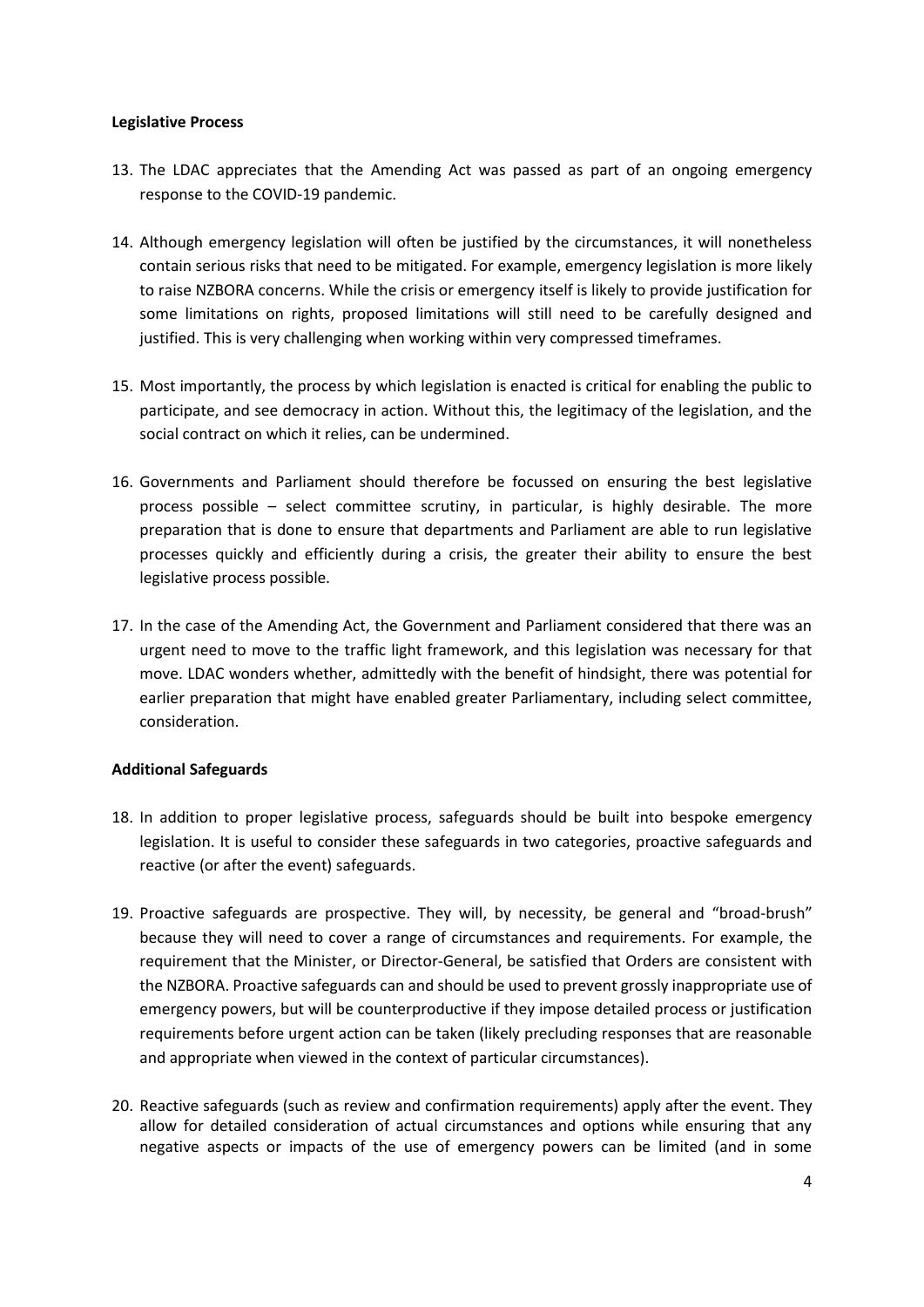circumstances possibly reversed). However, it is important that reactive safeguards are configured and implemented so as not to provide a disincentive for decision-makers from making appropriate and good faith use of emergency powers.

- 21. In the current context, we consider that section 3 of the CPHR Act is an essential reactive safeguard. Section 3 requires the House of Representatives to review the CPHR Act every 90 days. If the House does not resolve to extend the Act within that period, the Act is repealed. A final sunset date of 12 May 2023 is imposed by subsection (3). In effect, section 3 ensures that the CPHR Act is continuously reviewed to ensure that any limits on rights continue to remain justified and can never be considered to represent the 'status quo'.
- 22. We can see the benefit of such provisions as an ongoing safeguard process for other emergency legislation. We would be concerned, however, if it was seen to be an alternative to using such opportunities as are possible in the circumstances for ensuring the quality of the emergency legislation and using proactive safeguards.
- 23. Prevention and cure both have their place, but the risks and benefits, and therefore legislative design criteria are different in each case.

## **COVID-19 Public Health Response (Protection Framework) Order 2021**

- 24. The LDAC advises departments in the initial stages of developing legislation when legislative proposals and drafting instructions are being prepared. The matters that the LDAC advises on includes:
	- the underlying framework and design of the legislation;
	- consistency with fundamental legal and constitutional principles;
	- the allocation of policy between primary and secondary legislation; and
	- the appropriateness of exposure draft Bills.

25. Advising on the design of secondary legislation is outside the scope of the LDAC's mandate..<sup>5</sup>

## **Recommendations**

- 26. We **recommend** that the Committee emphasise in its report:
	- That departments review existing and past emergency preparedness and response legislation to ensure they are as well prepared as possible for future crisis
	- That Parliament review and enhance its ability to operate effectively in a range of emergency situations
	- Identify particular aspects of the COVID-19 Public Health Response Act 2020 that could be usefully changed in the short term
	- How the 90-day review requirement for the COVID-19 Public Health Response Act 2020 might be developed to provide an appropriate model for a safeguard process for other emergency legislation.

**.** 

<sup>5</sup> Legislation Guidelines, chapter 14.1